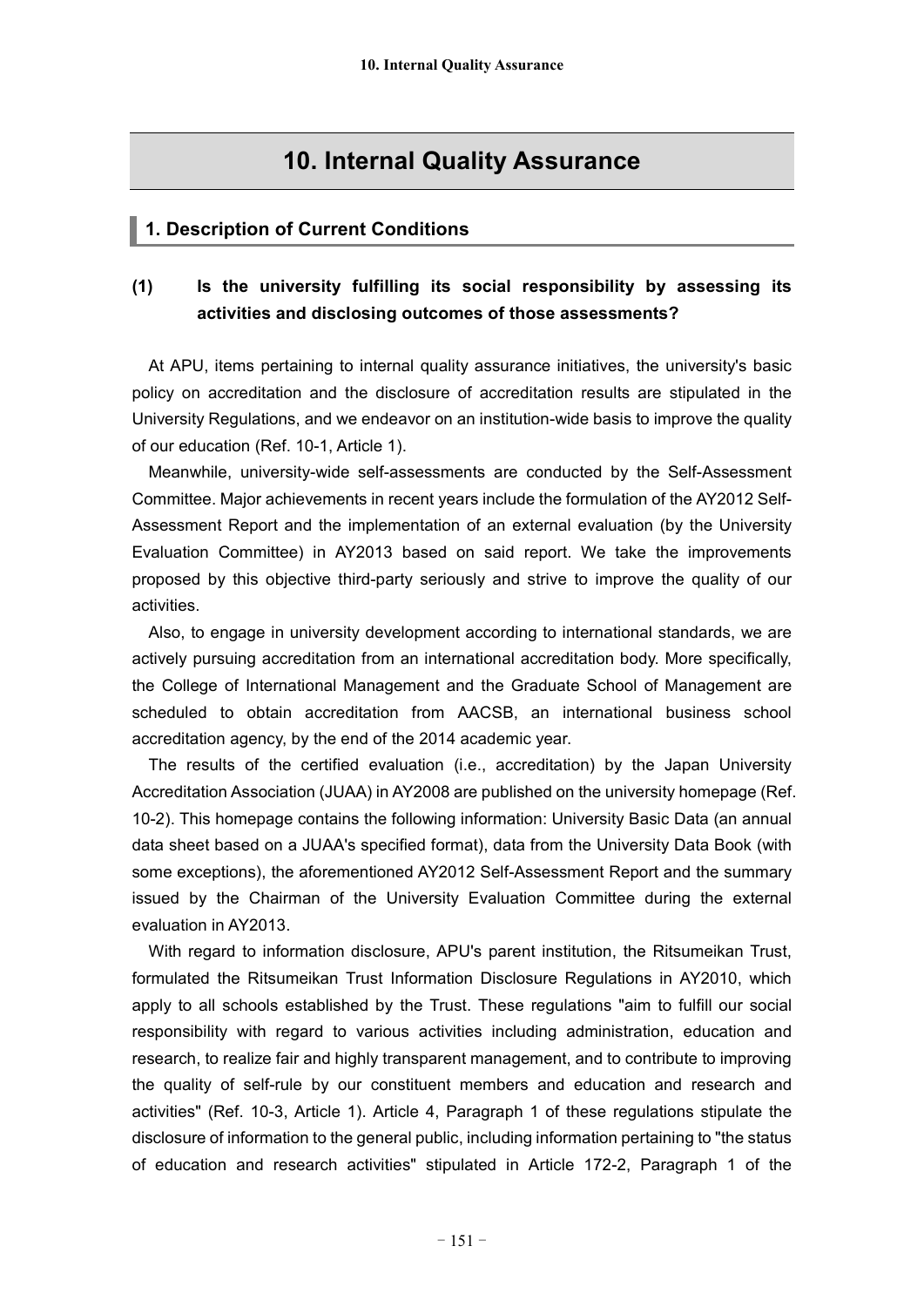Ordinance for Enforcement of the School Education Act. In line with this, APU also discloses information on the Ritsumeikan Asia Pacific University Information Disclosure Page on the Ritsumeikan Trust's homepage (Ref. 10-4).

In addition, we also respond to requests for the disclosure of information as per Article 3, Paragraph 2 of these regulations, which stipulate that "information will be released in accordance to disclosure request procedures stipulated in these regulations." In sum, the intent of these regulations is to define two types of information disclosure— the disclosure of information for wider audience and the disclosure of information limited to individuals who meet certain conditions—while keeping personal information and other confidential information private (Ref. 10-3, Article 3).

## **(2) Is there an internal quality assurance system in place?**

#### 1) Internal quality assurance cycle and system

With regard to internal quality assurance, we ensure the functioning of a comprehensive verification cycle comprising a) a self-assessment (by the Self-Assessment Committee) based on a Self-Assessment Report created in compliance with JUAA's accreditation standards (i.e., University Standards and Self-Assessment Items (hereinafter collectively referred to as "University Standards"), b) an external evaluation by the University Evaluation Committee, and c) accreditation by JUAA (Ref. 10-5).

- [1] The basic policy regarding self-assessment methods is that APU should create a Self-Assessment Report in compliance with the Japan University Accreditation Association's University Standards once every two years.
- [2] In the academic year following the year in which said Self-Assessment Report was formulated, the University Evaluation Committee shall convene to conduct an external evaluation of the university based thereupon. (The Committee shall meet once every two years in principle.)
- [3] APU will opt not to formulate a Self-Assessment Report in the academic year following the Japan University Accreditation Association accreditation screening, which is conducted once every seven years. In addition, the University Evaluation Committee will not convene in the year in which the Japan University Accreditation Association accreditation screening falls.
- [4] In years when neither a meeting of the University Evaluation Committee nor a Japan University Accreditation Association accreditation screening is held, the Self-Assessment Committee will follow up on those items pointed out by said external evaluation bodies to ensure the effective operation of the university's verification cycle.

We have established the Self-Assessment Committee as the university-level body in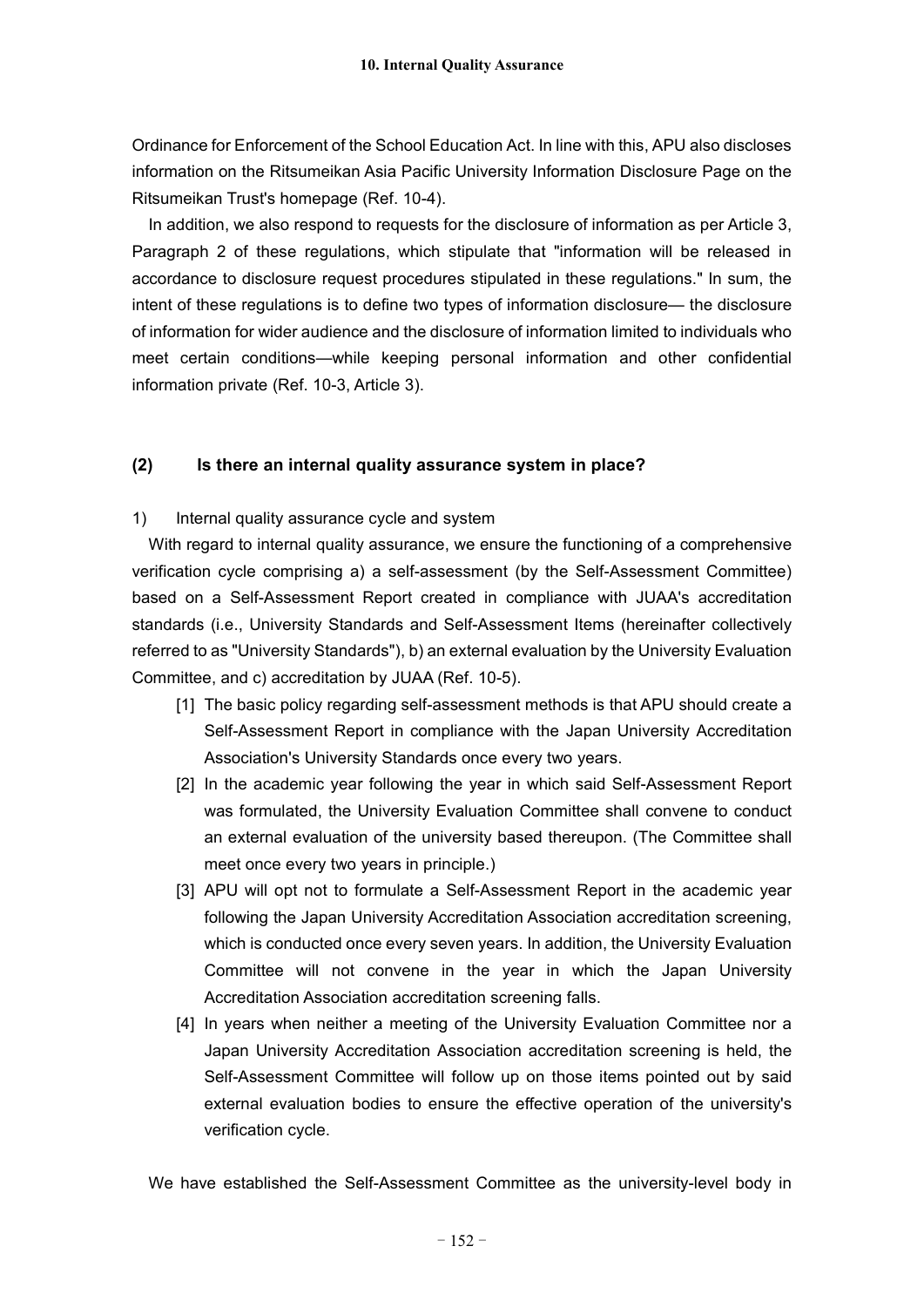charge of promoting internal quality assurance. It is chaired by a Vice President and all of the Deans are members. The regulations governing this committee stipulate that it "... shall conduct an annual self-assessment of education, research, organizations, operations, facilities and equipment for each academic organization" (Ref. 10-6, Article 2).

Another body that oversees internal quality assurance is the University Evaluation Committee. The University Evaluation Committee was established to conduct external evaluations of the university, and its members consist of several outside stakeholders. This committee evaluates the objectivity and adequacy of APU's self-assessments (Ref. 10-7, Articles 1 and 3).

To contribute to this process of self-assessment and improvement, the Self-Assessment Committee Regulations state that "The committee shall report results [of self-assessments] to the President and the Ritsumeikan Asia Pacific University University Evaluation Committee; [and] the President, upon receiving assessment results, shall reflect them in university plans" (Ref. 10-6, Article 4, Paragraphs 1 and 2).

In accordance with this, the results of our self-assessments have been reported twice, once in AY2011 and once in AY2013, to the University Evaluation Committee and the President, and based on an evaluation and comprehensive review of those results, efforts to make improvements have been incorporated into action plans and new curricula (Ref. 10-6, Article 2, Paragraphs 1 and 2; Ref. 10-8; Ref. 10-9).

## 2) Compliance initiatives

APU's parent institution, the Ritsumeikan Trust, formulated the Ritsumeikan Trust Compliance Committee Regulations which stipulate the following matters pertaining to the authority of the Compliance Committee, one of its permanent committees (Ref. 10-10, Article 2).

## (Duties of the Compliance Committee) Article 2

- 1 The duties of the Compliance Committee are listed as follows:
	- (1) To propose important policies and policy revisions pertaining to the promotion of compliance in the Ritsumeikan Trust and the schools established thereunder to the Chairman of the Board;
	- (2) To plan and implement training and awareness-raising initiatives in the Ritsumeikan Trust and the schools established thereunder for the promotion of compliance;
	- (3) To process cases of compliance promotion policy violations in the Ritsumeikan Trust and the schools established thereunder and propose measures to prevent reoccurrence to the Chairman of the Board;
	- (4) To notify the Chairman of the Board of the measures stipulated in Article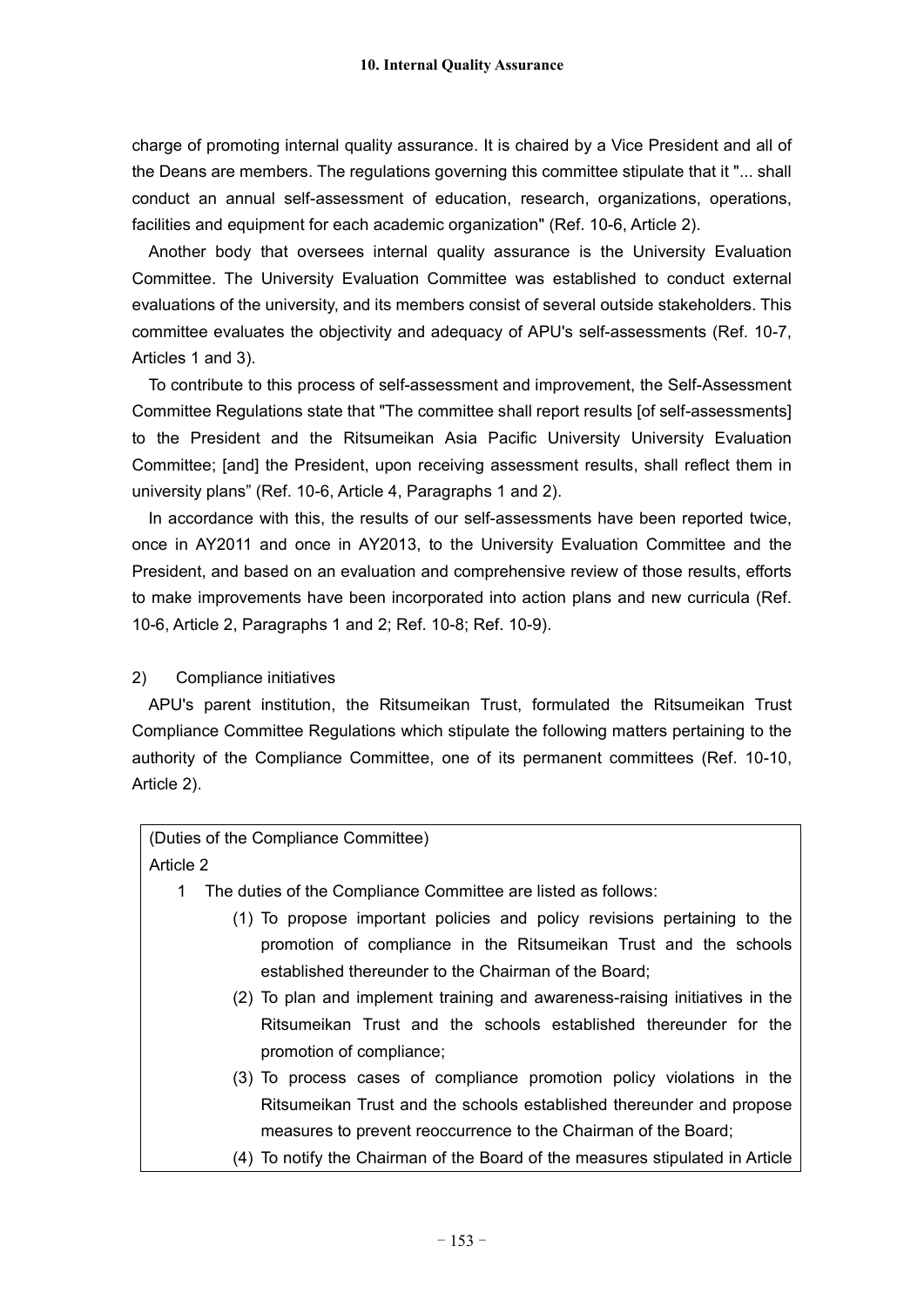15, Paragraph 2, Item 2 of the Ritsumeikan Trust Regulations for Confidential Informant Claim Processing;

- (5) To disclose initiatives concerning the promotion of compliance;
- (6) Any other items deemed necessary by the Committee for the promotion of compliance.

Furthermore, an investigative committee can be established to handle each individual case and the authority of that committee is as stipulated below (Ref. 10-10, Article 6).

# (Investigative Committee)

Article 6

- 1 When compliance promotion policy violations or suspected are uncovered and investigations become necessary, an Investigative Committee may be established under the Compliance Committee.
- 2 The Director of the Office of Legal Compliance shall establish an Investigative Committee upon the approval of the Compliance Committee Chairman.
- 3 The Director of the Office of Legal Compliance, after establishing an Investigative Committee, must issue a report to the Compliance Committee.
- 4 Necessary items concerning the Investigative Committee's investigation procedures shall be stipulated separately.
- 5 When deemed urgent by the Investigative Committee, the Chairman of the Board must halt the actions of an organization or individual suspected to be compliance promotion policy violations and enact any other required measures.

Separate from the roles of the Compliance Committee, the duties and authority of the Office of Legal Compliance are stipulated in the Ritsumeikan Trust Compliance Promotion Regulations as follows (Ref. 10-11, Article 8).

(Duties and Authority of the Director of the Office of Legal Compliance) Article 8

- 1 Duties and authority of the Director of the Office of Legal Compliance are listed as follows:
	- (1) To collect information and ascertain the compliance situation in each organization;
	- (2) To conduct processing procedures for cases of compliance issues or investigations on claims stipulated in the Ritsumeikan Trust Confidential Informant Claim Processing Regulations;
	- (3) To report the findings of the investigations concerned in the preceding item to the Compliance Committee and request decisions as needed;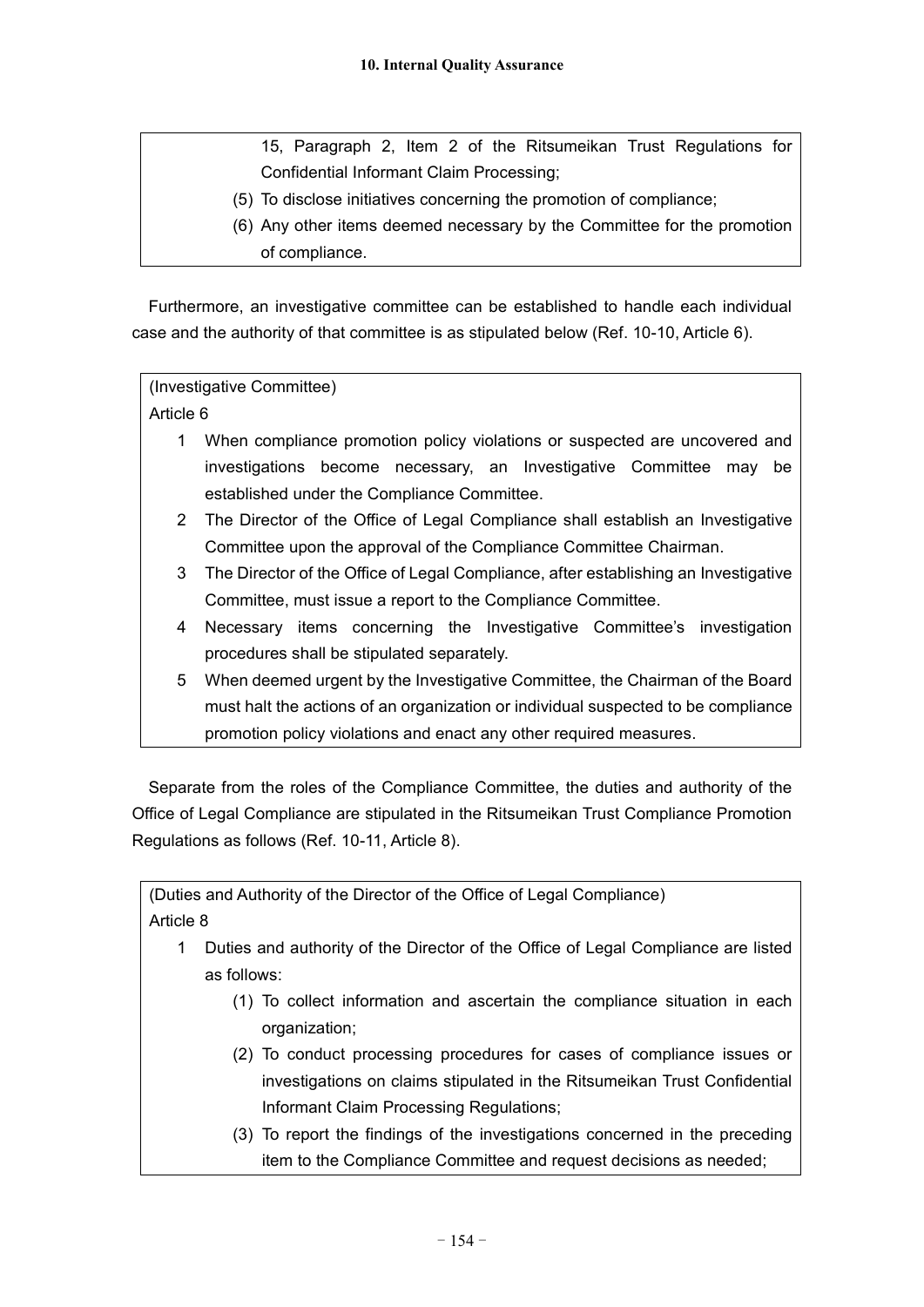| (4) To request organizations to make improvements when the Compliance          |  |  |
|--------------------------------------------------------------------------------|--|--|
| Committee determines there have been actions that constitute                   |  |  |
| compliance issues;                                                             |  |  |
| (5) To report the details of processing mentioned in the preceding item to the |  |  |
| Chairman of the Board;                                                         |  |  |
| (6) To conduct legal reviews of documents and request necessary                |  |  |
| corrections;                                                                   |  |  |
| (7) To enact any other measures required to prevent actions of non-            |  |  |
| compliance from occurring;                                                     |  |  |
| (8) To undertake consultation pertaining to compliance;                        |  |  |
| (9) Any other items ordered by the Chairman of the Board.                      |  |  |

In terms of measures for assisting the Chairman of the Board, both the Office of Auditing and the Office of Legal Compliance carry out this role, with audits functioning to ascertain any problems found after conducting a review of enforcement outcomes. The Office of Legal Compliance, however, deals in preventative measures to ensure that inappropriate decisions are not made and that the decision-making and execution processes are conducted appropriately.

Likewise, the Compliance Committee carries out the role of supervising compliance initiatives, ascertaining how incidents that arise are being handled, and advising the Chairman of the Board on any internal control issues and corrective measures.

# **(3) Does the internal quality assurance system function adequately?**

As mentioned earlier, the Self-Assessment Committee plays the central role in ensuring that university-wide internal quality assurance is achieved. When it comes to light that some kind of action must be taken as a result of self-assessment work, the executive in charge will request the relevant Divisions to undertake said action. If said action needs to be approved by the university, a proposal is sent to the University Senate Meeting.

| AY2009 | <b>University Evaluation</b><br>Committee | AY2012 | <b>Create Self-Assessment Report</b>                                                                   |
|--------|-------------------------------------------|--------|--------------------------------------------------------------------------------------------------------|
| AY2010 | <b>Create Self-Assessment</b><br>Report   | AY2013 | <b>University Evaluation Committee</b>                                                                 |
| AY2011 | <b>University Evaluation</b><br>Committee | AY2014 | Create Self-Assessment Report<br>and submit it to Japan University<br><b>Accreditation Association</b> |

The general timing and details of this process are outlined below.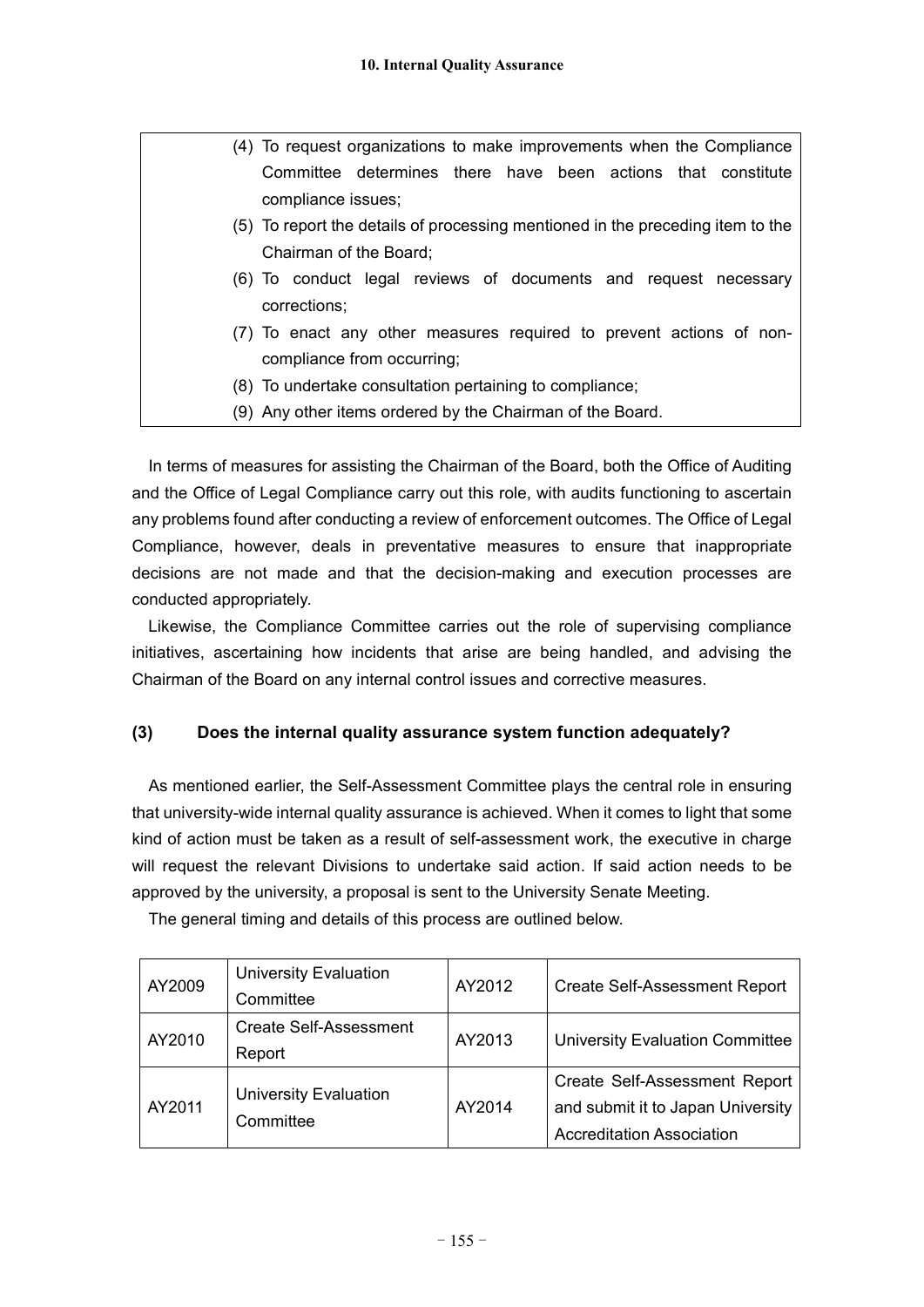1) Self-assessment activities at the organizational and individual level

At the organizational level, based on the results of self-assessments and external evaluation, we clarify the Division in charge, formulate action plans and set feasible targets and timelines to ensure the effective operation of the PDCA Cycle.

In addition, the College of International Management and Graduate School of Management are engaged in a cycle of international quality assurance and continuous improvement for education and research with the ultimate aim of obtaining accreditation from AACSB.

At the level of the individual faculty member, we have conducted the Class Evaluation Survey since 2000. As was mentioned in Chapter 3, these evaluations and a comprehensive review of their results are conducted as part of the Faculty Assessment System. Under this system, faculty are urged to conduct self-assessments of their activities on the fields of teaching, research and community service, after which they are interviewed by their Dean or Center Director. In this way, the system encourages faculty to make improvements across a range of fields.

With regard to research, faculty must draw up and submit an Individual Research Allowance Performance Report and Research Plan to receive their individual research allowances and research travel allowances. Then, they are encouraged to reflect on whether their research has progressed as planned and if they have used their research allowances appropriately (Ref. 10-12).

In the offices, staff in management positions are given an opportunity to reflect on the office organization and the roles they have played over the course of the year based on self-assessment reports conducted by office managers and the Director-General. This serves to improve the management capacity of each office. In addition, each staff member must draw up and submit an APU Permanent Staff Member Goal and Evaluation Sheet and a Career Sheet, and they receive regular follow-up and feedback by way of interviews with their managers. These documents are also used as a reference in the consideration of personnel transfers.

# 2) Development of an education and research activity database and the promotion of institutional research (IR)

With regard to research activities, we built and operate our own Researcher Database, which is used to disseminate the research achievements of our faculty far and wide (Ref. 10-13). With the consent of our faculty, we strive to make the data entered into the Researcher Database available to an even wider audience by providing it to ReaD & Researchmap, a database administered by the Japan Science and Technology Agency (JST) and the National Institute of Informatics (NII). The entry of data into the Researcher Database is linked to the aforementioned Faculty Assessment System and must be completed for faculty to receive their individual research allowances. Incentivizing data entry in this way has helped us improve the content of the database (Ref. 10-13; Ref. 10-14, p.4).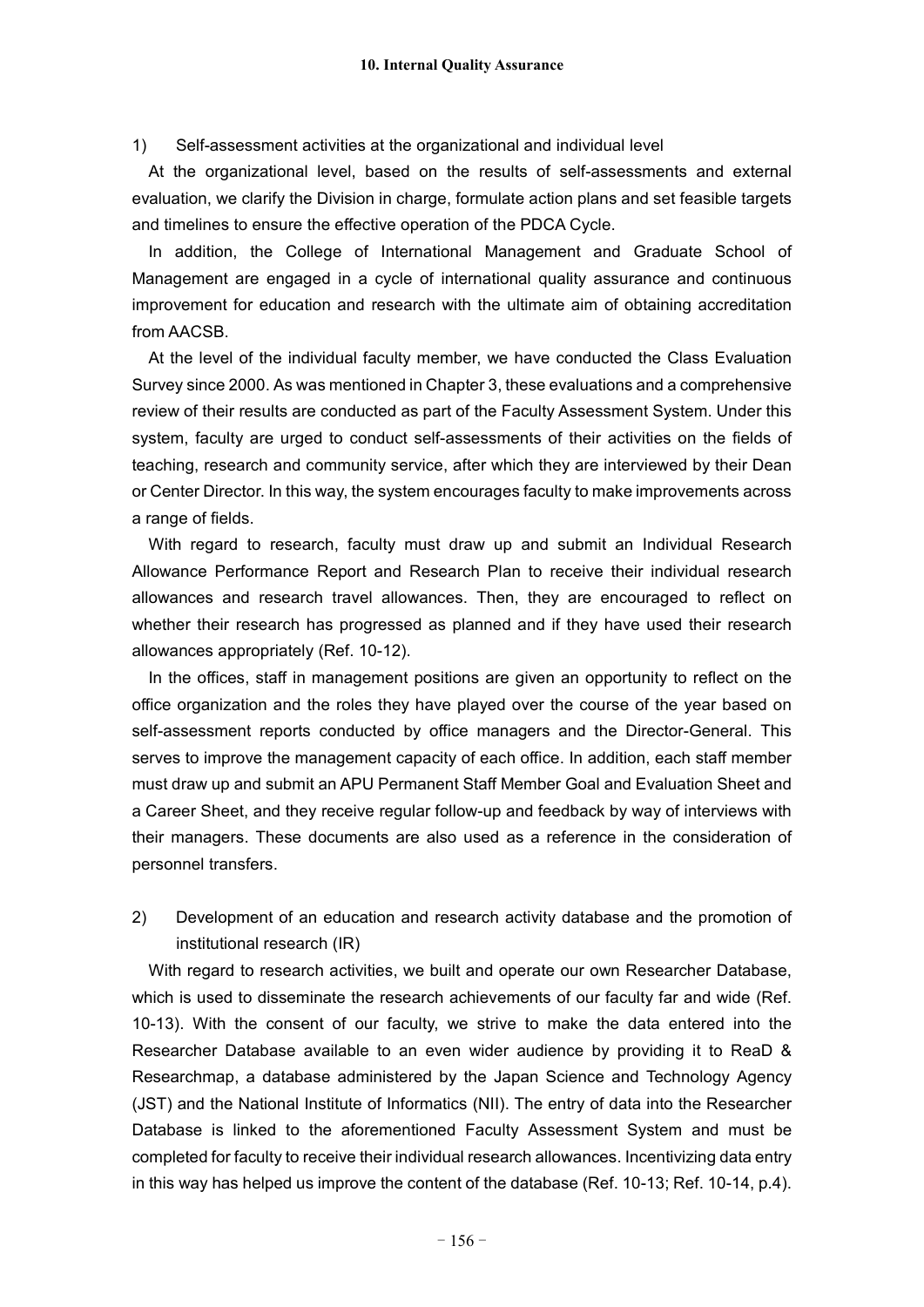In AY2012, we launched the institutional research (IR) project in an effort to ascertain and verify the situation surrounding students, faculty and classes using objective data. To monitor the student situation, we have started an enrollment management system in which we analyze a variety of student data—from entrance examination scores and learning progress to extracurricular activities and career/advancement information—stored in our data warehouse.

#### 3) Responding to recommendations from external evaluation bodies

To incorporate the opinions of outside stakeholders in our self-assessment activities, we established the aforementioned University Evaluation Committee, a body composed of several external members that advises the President. This committee typically meets once every two years to conduct external evaluations. The regulations state that the University Evaluation Committee shall assess the objectivity and adequacy of our self-assessment results and that the President shall incorporate the results of said evaluation into the various plans of the Academy and the university (Ref. 10-7, Article 2, Paragraphs 1 and 2).

Most recently, this committee conducted an external evaluation in AY2013, and its results along with the summary issued by the Chairman were reported to the President and the Self-Assessment Committee. We take all of the committee's recommendations seriously, and each Division strives to address them as part of improvement efforts (Ref. 10-9).

We also respond carefully to recommendations issued by MEXT and accreditation agencies. In AY2008, when we underwent an accreditation screening by JUAA, we received 9 advices and one recommendation. We compiled the efforts undertaken in the Colleges and Graduate Schools to respond to these advices and recommendation in an Improvement Report which was submitted to JUAA on July 26, 2012 after being confirmed by the Self-Assessment Committee. In its response to our report, which was delivered to APU on March 15, 2013, JUAA said: "The Association can see ... that the university has taken these advices and recommendations seriously and is motivated to make improvements." However, it remarked on the section entitled "Degree Conferral and Approval of Completion", which was the subject of its second advice, as follows: "...the issue of assuring the transparency, objectivity and stringency of the screenings of research reports that take the place of Master's theses is still in the discussion phase, so we expect positive outcomes in the future."

Ways to ensure the transparency, objectivity and stringency of screenings for these reports were debated during the discussions on the 2014 Graduate School of Asia Pacific Studies and Graduate School of Management curriculum reforms, and the process was improved by 1) holding joint research presentations within each Division, 2) making students submit their research proposals for screening, and 3) including faculty other than the supervisors in the screening process (Ref. 10-15, p.8).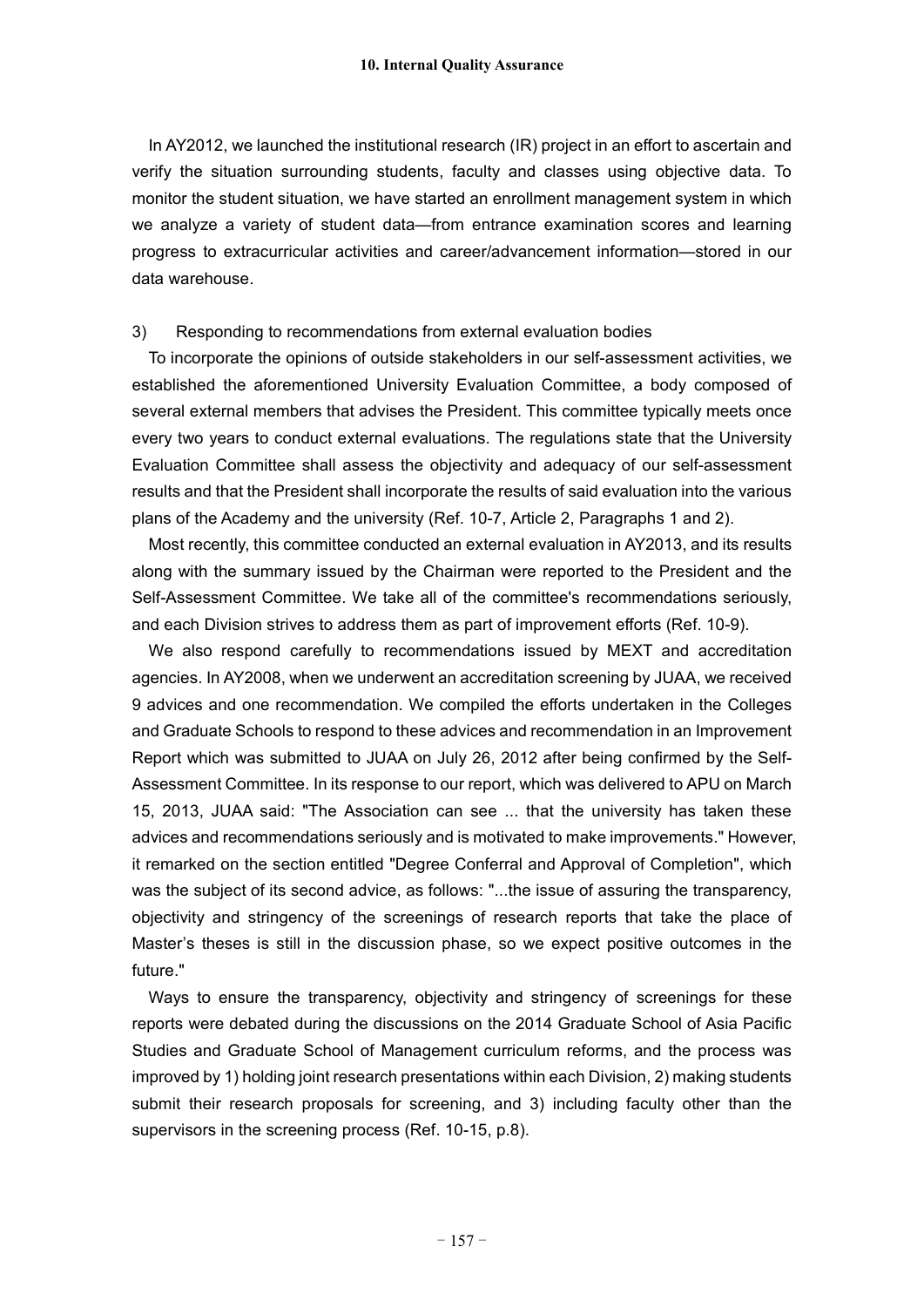# **2. Assessment**

## **(1) Items that are Showing Results**

#### 1) International quality assurance initiatives

By striving to obtain AACSB accreditation for the College of International Management and the Graduate School of Management, we have started to develop an internal quality assurance framework that takes into account international quality assurance (Ref. 10-16).

## **(2) Areas for Improvement**

1) Undeveloped approach to assessment items that should be prioritized

The role of the Self-Assessment Committee is to define the university's approach to selfassessment, but this remains undeveloped and undecided.

# **3. Strategic Direction for the Future**

## **(1) Items that are Showing Results**

## 1) International quality assurance initiatives

We are working to spread the College of International Management and Graduate School of Management's initiatives toward obtaining AACSB accreditation throughout the rest of the university as best practices. The College of Asia Pacific Studies and Graduate School of Asia Pacific Studies are already planning to strengthen their quality assurance initiatives as part of the undergraduate curriculum reforms slated for AY2017.

## **(2) Areas for Improvement**

1) Undeveloped approach to assessment items that should be prioritized

With a keen eye on the next round of undergraduate curriculum reforms scheduled for either AY2017 or AY2018, the Self-Assessment Committee will define an approach for assessments, which is a priority issue for the university, in AY2016 and enact a policy for future self-assessment activities.

# **4. Supporting Resources**

- 10-1: Ritsumeikan Asia Pacific University University Regulations (same as Ref. 1-2)
- 10-2: University Accreditation, APU homepage
- 10-3: Ritsumeikan Trust Information Disclosure Regulations